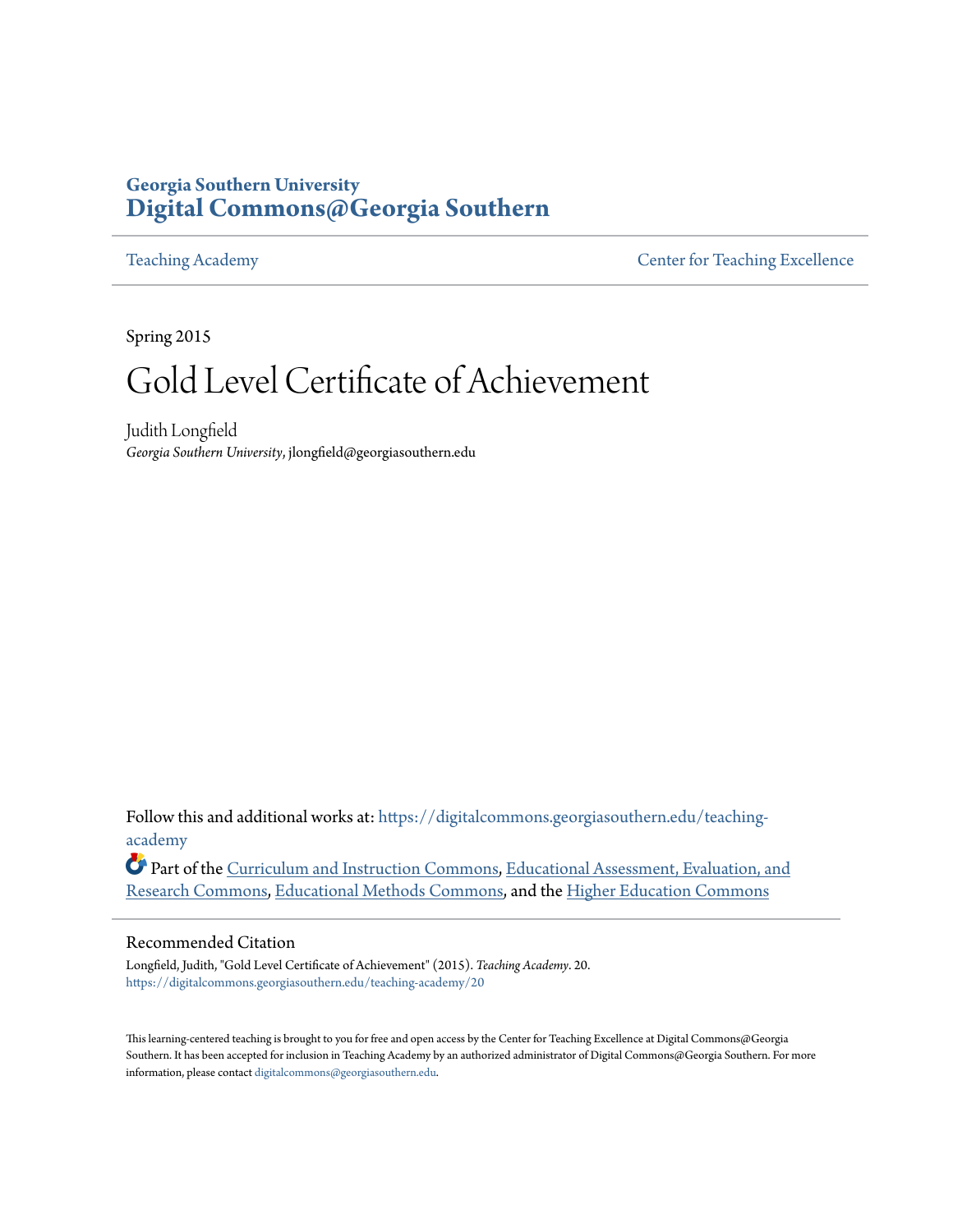

Gold Level

### **Name**:

**Department/Program**:

## **PRE-REQUISITE: Silver Level Certificate completed on**

#### Teaching Experience

Minimum of two semesters of classroom teaching experience (can include course listed for Silver Level).

- 1. Course No./Title Semester Taught Number of Students
- 2. Course No./Title Semester Taught Number of Students

#### Learning Community

Regularly attend (at least 80% of meetings) and actively participate in a **semester-long learning community** or the CT2 Teaching Academy. CT2 offers different learning communities each semester. Often a book – we provide you with a copy – serves as a point of departure for discussion.

q Title of Learning Community:

Dates of Attendance:

#### **Class Observations Class Observations**

1. Arrange for two **observations of your teaching** by a faculty mentor **AND** a CT2 consultant.

| ┙ | Classroom Observation (by faculty mentor) | Date of Completion |
|---|-------------------------------------------|--------------------|
|   | Name and Title:                           |                    |
|   | Signature:                                |                    |
| ┙ | Classroom Observation (by CT2 consultant) |                    |
|   | Name and Title:                           |                    |
|   | Signature:                                |                    |
|   | Reflection Journal Entries                |                    |

2. **Observe** at least two classes taught by **DIFFERENT** faculty or Graduate Teaching Assistants

| □      | Title of class observed:      | Date of Completion |
|--------|-------------------------------|--------------------|
|        | Name and Title of Instructor: |                    |
|        | <b>Instructor Signature:</b>  |                    |
| $\Box$ | Title of class observed:      |                    |
|        | Name and Title of Instructor: |                    |
|        | <b>Instructor Signature:</b>  |                    |
|        | Reflection Journal Entries    |                    |